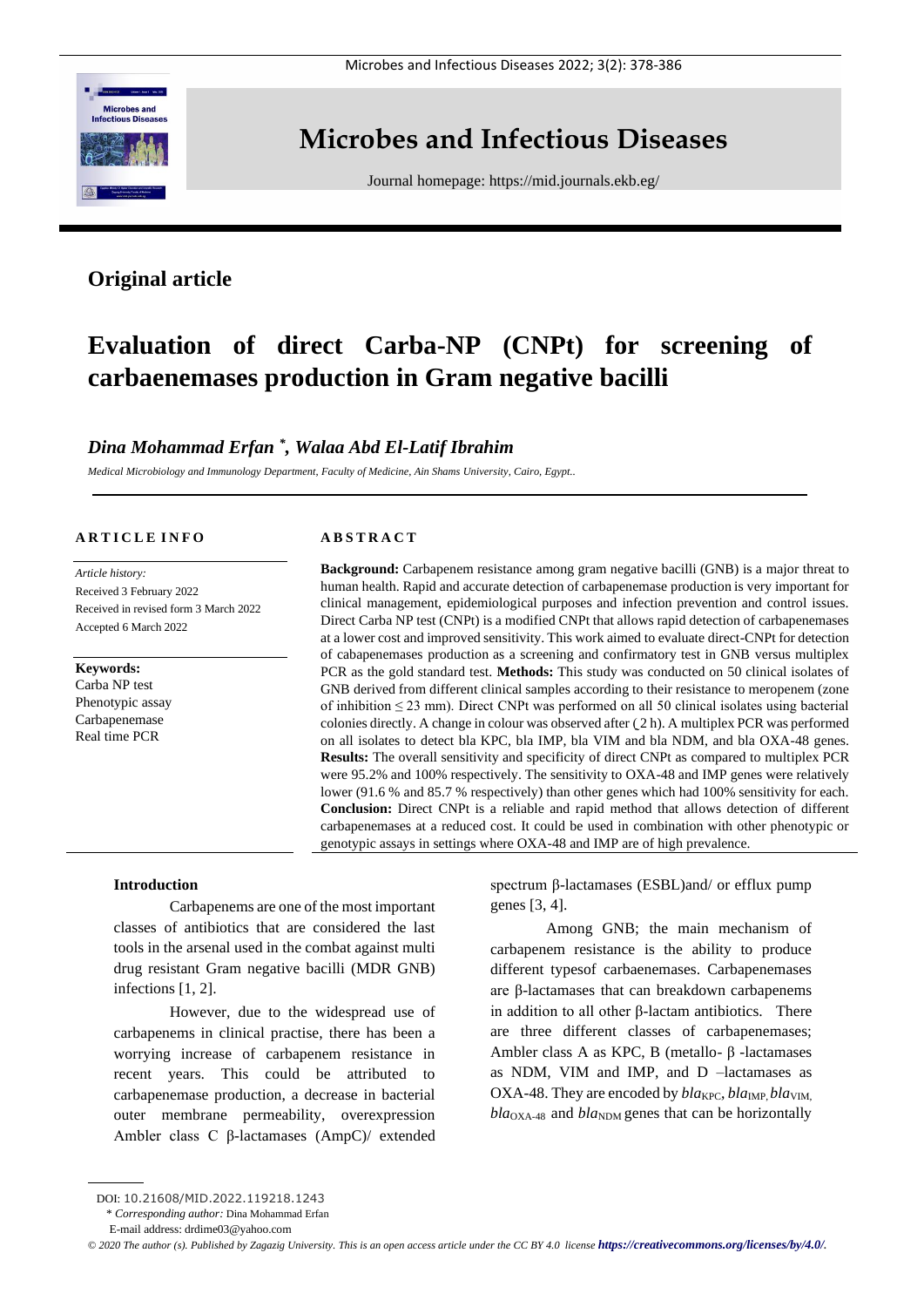transferred to different bacterial species adding challenges to the spread of this type of resistance [5].

Many phenotypic tests have been developed for the detection of carbapenemases; yet, molecular methods are considered the gold standard tests. There are certain drawbacks to the use of molecular methods which include their high cost, lack of required expertise for their detection by many laboratories. In addition timely availability of those tests and the number of genes detected add to the limitations to their use [6].

The Carba NP test (CNPt) is a phenotypic confirmatory test for carbapenemase production that has been approved by the Clinical and Laboratory Standards Institute (CLSI), 2015 which recommends its use for *Enterobacteriaceae, Pseudomonas aeruginosa*, and *Acinetobacter* species. With increased minimal inhibitory concentrations or decreased inhibition zones by disk diffusion for carbapenem antibiotics [7].

Carba NP test allows detection of carbapenemase production on GNB in a short time (around 2 hours). The test is based on the fact that a bacterial lysate producing carbapenmase enzyme can hydrolyze imipenem causing changes in pH values which could then be detected by a colour change using phenol red indicator. However; one of the drawbacks that limits the use of this test especially for economically developing countries is the high cost of the commercial extraction buffer used to generate bacterial extracts [3].

**Pasteran et al.** 2015 has modified the CNPt protocol allowing the direct use of isolated colonies instead of the extraction buffer which was originally used to produce general extract, which has the benefit of simplifying procedures, lowering costs, and improving carbapenmase detection [8].

Most phenotypic tests are compared to the results of molecular approaches, which provide an accurate, rapid, and highly sensitive assessment of carbapenemase genes. Several PCRs and real-time PCRs have been developed [9].

The direct CNPt can be used for screening and confirmation of carbapenemases production as it is cost effective and requires simpler protocols which would be more suitable in low income countries which have limited resources and technical expertise [8].

The aim of this study was to evaluate direct-CNPt for detection of cabapenemases production as a screening and confirmatory test in

GNB versus multiplex PCR as the gold standard test.

#### **Materials and Methods**

This was a cross sectional study that was conducted in the period from January to June 2018 at Ain-shams University Hospitals. A total of 50 non-repetitive clinical isolates of GNB were included in the study. All isolates included in the study were selected according to their resistance to meropenem (zone of inhibition≤ 23 mm) using disk diffusion method as defined by CLSI, 2017 [10].

#### Direct CNPt:

The direct CNPt was performed following the protocol described by **Pasteran et al., 2015** [8]. Bacteria were grown overnight on Mueller-Hinton agar. An Eppendorf tube (0.1 ml) was used to prepare an indicator solution containing 0.05% phenol red with 0.1 mmol/liter ZnSO4. An 0.1% (vol/vol) of Triton X-100 (Sigma, Aldrich) was added to allow the use of isolated bacterial colonies directly; and so there was no need for using the extraction buffer to generate bacterial lysate; and then the indicator solution was adjusted to pH 7.8.One μl loop was used to scrape off the bacterial colony and suspend it in the indicator solution which was supplemented with 12 mg/ml imipenemcilastatin (injectable form) that was added to the reaction tube. A bacterial colony was also added to another indicator tube without antibiotic which was used as a control tube using the same method. Before incubation; a vortex device was used to strongly mix the tubes for 5 to 10 second. Tubes were finally incubated at 35°C and monitored throughout 2 hours for colour change. A change in colour from red to orange/yellow in the antibioticcontaining tube was interpreted as a positive result.

#### Real-time multiplex PCR for carbapenemase genes detection:

The presence of bla KPC, bla NDM, bla IMP, bla VIM, and bla OXA-48 carbapenemase genes in all bacterial isolates was detected using multiplex PCR following the method described by **Monterio et al.,** 2012 [11]:

#### *I) DNA extraction:*

DNA was extracted from the bacterial isolates using the spin column method (QIAGEN; GmbH, Hilden, Germany) as per manufacturer's instructions. The ratio of 260 nm to 280 nm absorbance was used to determine the purity of DNA; a ratio of approximately 1.8 was considered "pure" using a nanodrop Spectrophotometer. The extracted DNA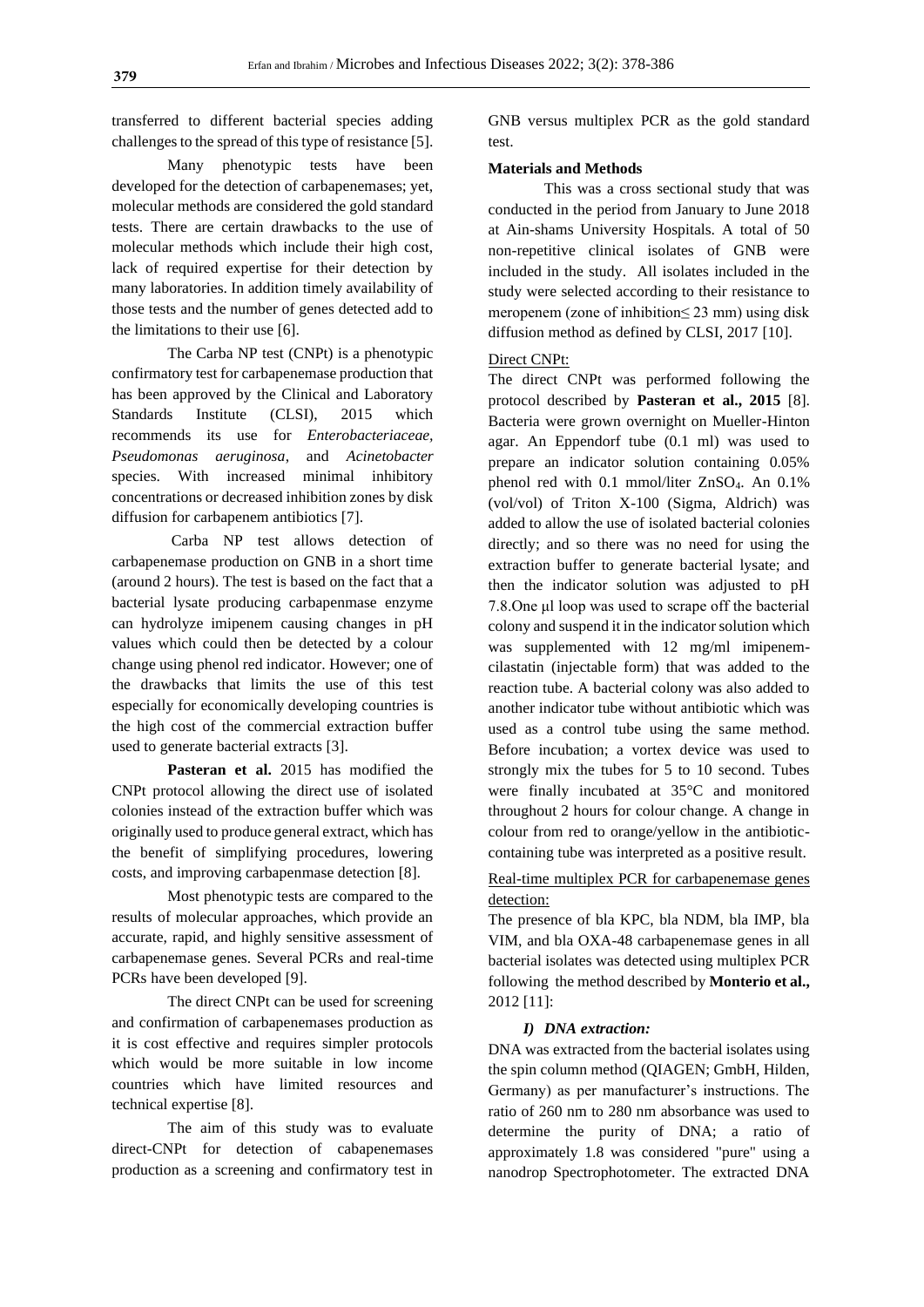was recovered in 60  $\mu$ L of the elution buffer and preserved by freezing at -20˚C.

#### *II) DNA amplification:*

Five sets of primers (Bioline, UK) were used to amplify DNA according to the manufacturer's recommendations **(Table 1)** [11-13].

A 50 μl reaction mixwas containing 10 mM Tris-HCL (pH 8.3), 50 mM KCL, 1.5 mM MgCl2, 0.1% Triton X100, 200 mΜ of each of the deoxynucleoside triphosphate, 1U of Thermus aquaticus DNA polymerase, 5 μl of template DNA, and 0.4 mΜ of each primer was used for the multiplex PCR technique.

PCR conditions:

Initial denaturation at 94°C for 5 min.; 30 cycles of 94°C for 25 s, 55°C for 45 s and 72°C for 30 s.Final elongation step at 72°C for 5 min; and a melt curve step (from 65 ˚C gradually increasing by 0.18C/s to 95 ˚C, with fluorescence data acquisition every1s).

#### **Statistical analysis**

The performances of the phenotypic test (direct-CNPt) for detection of different carbapenemases were compared to gene-specific PCR test which was considered as the reference gold standard test. Sensitivity was calculated as the number of true-positive direct-CNPt whereas specificity was calculated from the true negative direct-CNPt. Positive predictive values (PPV) and negative predictive values (NPV) were calculated.

| Primer          | Primer sequence 5'-3'                                                               | Amplicon size<br>(bp) | Reference |
|-----------------|-------------------------------------------------------------------------------------|-----------------------|-----------|
| bla KPC type    | $KPC-R$<br>$KPC-F$<br><b>TCGCTAAACTCGAACAGG</b><br>TTACTGCCCGTTGACGCCCAATCC         | 785                   | $[12]$    |
| bla NDM-1type   | <b>TTGGCCTTGCTGTCCTTG</b><br>NDM-R<br>NDM-F<br><b>ACACCAGTGACAATATCACCG</b>         | 82                    | $[11]$    |
| bla IMP type    | <b>GAGTGGCTTAATTCTCRATC</b><br>$IMP-R$<br><b>IMP-F</b><br><b>AACTAYCCAATAYRTAAC</b> | 120                   | [13]      |
| bla VIM type    | $VIM-R$<br>VIM-F<br>GTTTGGTCGCATATCGCAAC<br>AATGCGCAGCACCAGGATAG                    | 382                   | [13]      |
| $bla$ $OX$ A-48 | OXA-48 F TGTTTTTGGTGGCATCGAT OXA-48 R<br><b>GTAAMRATGCTTGGTTCGC</b>                 | 177                   | [11]      |

**Table 1.** PCR primers used in carbapenemase genes identification.

#### **Results**

During the study period, 50 meropenemresistant GNB were chosen (*Klebsiella spp* (21/50) 42 %; *E.coli* 12/50 (24 %); *Acinetobacter spp* 6/50 (12 %); and *Proteus spp* 2/50 (4 %).The details of PCR tests of all carbapenem-resistant isolates are displayed in **table (2)**. Based on PCR assay results; 42 (84%) of all tested 50 isolates were positive for one or more carbapenemase Genes. The most prevalent carbapenemase genes were KPC and NDM (19/50 isolates; 38% for each of them). Multiple carbapenemase genes were found in 19 (38%) isolates. Carbapenem-resistant isolates without carbapenemase gene represented 8/50 (16%) isolates.

In the case of direct CNPt, 40 out of 50 isolates were positive, accounting for 80% of the total. **Table 3** shows the details of the direct CNPt

results for each species. Direct CNPt was negative for all 8/50 (16%) isolates that tested negative for carbapenemase genes by PCR. Two carbapenemasepositive isolates from *Klebsiella* species that were positive for the OXA-48 gene and one Pseudomonas species that were positive for the IMP gene provided false negative results when tested with direct CNPt.

Multiplex PCR was used as gold standard to determine sensitivity and specificity of the directCNPt.The overall sensitivity and specificity of the direct CNPt was 95.2% and 100% respectively. Positive predictive value and NPV were 100% and 80% respectively. The performance parameters of direct CNPt are described for each carbapenemase gene in **table (4)**.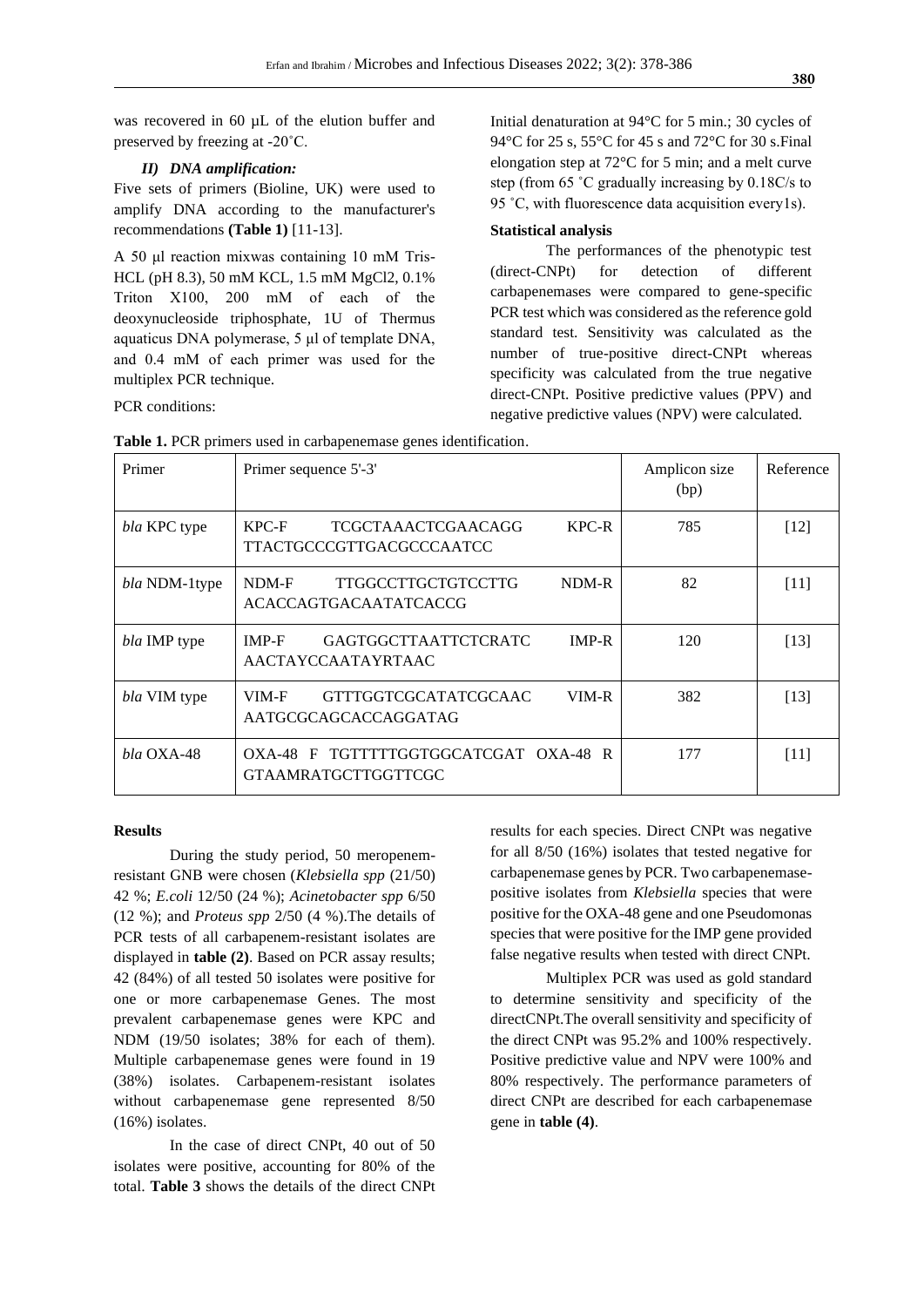| No and species<br>of isolates           | Carbapenem resistance genes |                             |                             |                             |                           | <b>Direct</b><br><b>CNPt</b>                 |                                           |                     |
|-----------------------------------------|-----------------------------|-----------------------------|-----------------------------|-----------------------------|---------------------------|----------------------------------------------|-------------------------------------------|---------------------|
|                                         | <b>KPC</b>                  | OXA-<br>48                  | <b>IMP</b>                  | <b>VIM</b>                  | <b>NDM</b>                | Carbapenem<br>resistance<br>without<br>genes | <b>Multiple</b><br>carbapenemase<br>genes |                     |
| Klebsiella spp<br>$(21/50)$ 42%         | 9<br>$(42.8\%)$             | 6<br>(28.5%)                | $\mathbf{0}$<br>$(0\%)$     | $\sqrt{2}$<br>$(9.5\%)$     | $\overline{7}$<br>(33.3%) | $\sqrt{2}$<br>$(9.5\%)$                      | 5<br>$(23.8\%)$                           | 18/21<br>(85.7%)    |
| 12/50<br>E. coli<br>(24%)               | $\tau$<br>$(29.1\%)$        | 5<br>$(20.8\%)$             | $\mathbf{0}$<br>$(0\%)$     | $\mathbf{1}$<br>$(4.1\%)$   | 5<br>$(20.8\%)$           | $\mathbf{1}$<br>$(4.1\%)$                    | 6<br>$(50\%)$                             | 11/12<br>$(91.6\%)$ |
| Pseudomonas<br>aeruginosa<br>9/50(18%)  | $\mathbf{1}$<br>$(11.1\%)$  | $\mathbf{1}$<br>$(11.1\%)$  | 5<br>$(55.5\%)$             | $\sqrt{2}$<br>$(22.2\%)$    | 3<br>(33.3%)              | $\sqrt{2}$<br>$(22.2\%)$                     | $\mathfrak s$<br>$(55.5\%)$               | 6/9<br>$(66.6\%)$   |
| <b>Acinetobacters</b><br>spp 6/50 (12%) | $\mathbf{1}$<br>$(16.6\%)$  | $\boldsymbol{0}$<br>$(0\%)$ | $\boldsymbol{0}$<br>$(0\%)$ | $\boldsymbol{0}$<br>$(0\%)$ | $\mathfrak{Z}$<br>(50%)   | $\mathfrak{Z}$<br>(50%)                      | $\mathbf{1}$<br>$(16.6\%)$                | 3/6<br>(50%)        |
| <b>Proteus</b><br>spp<br>2/50(4%)       | $\mathbf{1}$<br>(50%)       | $\boldsymbol{0}$<br>$(0\%)$ | $\overline{2}$<br>$(100\%)$ | $\mathbf{1}$<br>$(50\%)$    | $\mathbf{1}$<br>$(50\%)$  | $\boldsymbol{0}$<br>$(0\%)$                  | $\overline{2}$<br>$(100\%)$               | 2/2<br>$(100\%)$    |
| <b>Total</b><br>50<br>$(100\%)$         | 19<br>(38%)                 | 12<br>(24%)                 | $\boldsymbol{7}$<br>(14%)   | $6\,$<br>(12%)              | 19<br>(38%)               | $\,8\,$<br>(16%)                             | 19<br>(38%)                               | 40<br>(80%)         |

**Table 2.** Pattern of carbapenem resistance among Gram-negative bacilli.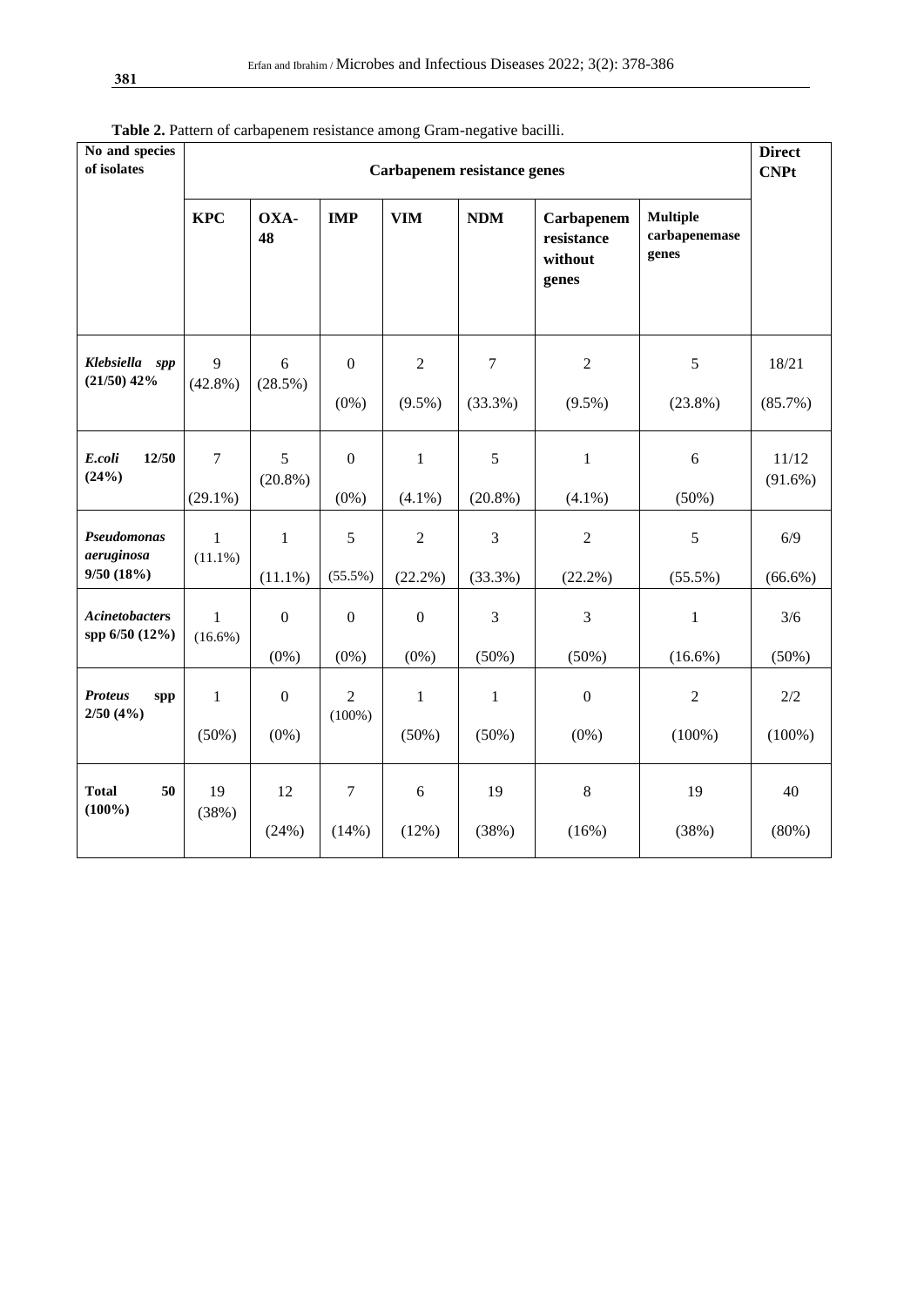| Organism               | hon of caroupenemables in tested homeos.<br>Charactersitics | Direct CNPt      |                  |  |  |
|------------------------|-------------------------------------------------------------|------------------|------------------|--|--|
|                        |                                                             | positive         | Negative         |  |  |
| Klebsiella spp         | $KPC$ (9)                                                   | 9                | $\Omega$         |  |  |
|                        | Oxa-48 $(6)$                                                | 5                | 1                |  |  |
|                        | IMP $(0)$                                                   | 21               | $\overline{0}$   |  |  |
|                        | VIM(2)                                                      | $\overline{2}$   | $\overline{0}$   |  |  |
|                        | NDM(7)                                                      | $\overline{7}$   | $\mathbf{0}$     |  |  |
|                        | Carbapenemase negative (2)                                  | 0                | $\mathfrak{2}$   |  |  |
|                        | Multiple genes (5)                                          | 5                | $\Omega$         |  |  |
| E.coli                 | KPC(7)                                                      | $\overline{7}$   | $\Omega$         |  |  |
|                        | Oxa-48 $(5)$                                                | 5                | $\boldsymbol{0}$ |  |  |
|                        | IMP(0)                                                      | 12               | $\overline{0}$   |  |  |
|                        | VIM $(1)$                                                   | 1                | $\mathbf{0}$     |  |  |
|                        | NDM(5)                                                      | 5                | $\mathbf{0}$     |  |  |
|                        | Carbapenemase negative (1)                                  | $\boldsymbol{0}$ | 1                |  |  |
|                        | Multiple genes (6)                                          | 6                | $\mathbf{0}$     |  |  |
| Pseudomonas aeruginosa | KPC(1)                                                      | $\mathbf{1}$     | $\mathbf{0}$     |  |  |
|                        | Oxa-48 $(1)$                                                | 1                | $\boldsymbol{0}$ |  |  |
|                        | IMP $(5)$                                                   | 4                | 1                |  |  |
|                        | VIM(2)                                                      | $\overline{c}$   | $\boldsymbol{0}$ |  |  |
|                        | NDM(3)                                                      | 3                | $\boldsymbol{0}$ |  |  |
|                        | Carbapenemase negative (2)                                  | $\boldsymbol{0}$ | $\overline{2}$   |  |  |
|                        | Multiple genes (5)                                          | 5                | $\mathbf{0}$     |  |  |
| Acinetobacter          | KPC(1)                                                      | 1                | $\mathbf{0}$     |  |  |
|                        | $Oxa-48(0)$                                                 | 6                | $\mathbf{0}$     |  |  |
|                        | IMP(0)                                                      | 6                | $\mathbf{0}$     |  |  |
|                        | VIM(0)                                                      | 6                | $\mathbf{0}$     |  |  |
|                        | NDM(3)                                                      | 3                | $\mathbf{0}$     |  |  |
|                        | Carbapenemase negative (3)                                  | $\boldsymbol{0}$ | 3                |  |  |
|                        | Multiple genes (1)                                          | $\mathbf{1}$     | $\mathbf{0}$     |  |  |
| Proteus                | KPC(1)                                                      | $\mathbf{1}$     | $\boldsymbol{0}$ |  |  |
|                        | $Oxa-48(0)$                                                 | $\overline{c}$   | $\boldsymbol{0}$ |  |  |
|                        | IMP $(2)$                                                   | $\overline{c}$   | $\mathbf{0}$     |  |  |
|                        | VIM(1)                                                      | 1                | $\mathbf{0}$     |  |  |
|                        | NDM(1)                                                      | 1                | $\mathbf{0}$     |  |  |
|                        | Carbapenemase negative (0)                                  | $\mathbf{0}$     | $\mathbf{0}$     |  |  |
|                        | Multiple genes (2)                                          | $\overline{2}$   | $\mathbf{0}$     |  |  |

**Table 3.** Results of direct CNPt for detection of carbapenemases in tested isolates.

**Table 4.** Performance parameters of direct CNPt as a screening test.

| Carbapenemase | $TP*$ | $FP*$            | $TN^*$ | $FN*$        | Sensitivity $(\%)$ | Specificity (%) | $PPV^*(\%)$ | $NPV*(\%)$ |
|---------------|-------|------------------|--------|--------------|--------------------|-----------------|-------------|------------|
| KPC (19)      | 19    | $\mathbf{0}$     | 10     | $\mathbf{0}$ | 100                | 100             | 100         | 100        |
| $Oxa-48(12)$  | 11    | $\mathbf{0}$     | 9      |              | 91.6               | 100             | 100         | 90         |
| <b>IMP</b>    | 6     | $\mathbf{0}$     | 9      |              | 85.7               | 100             | 100         | 90         |
| <b>VIM</b>    | 6     | $\theta$         | 10     | $\Omega$     | 100                | 100             | 100         | 100        |
| <b>NDM</b>    | 19    | $\mathbf{0}$     | 10     | $\mathbf{0}$ | 100                | 100             | 100         | 100        |
| Total         | 40    | $\boldsymbol{0}$ | 8      | 2            | 95.2               | 100             | 100         | 80         |

\*TP: true positive, FP: false positive, TN: true negative, FN: false negative, PPV: positive predictive value, NPV: negative predictive value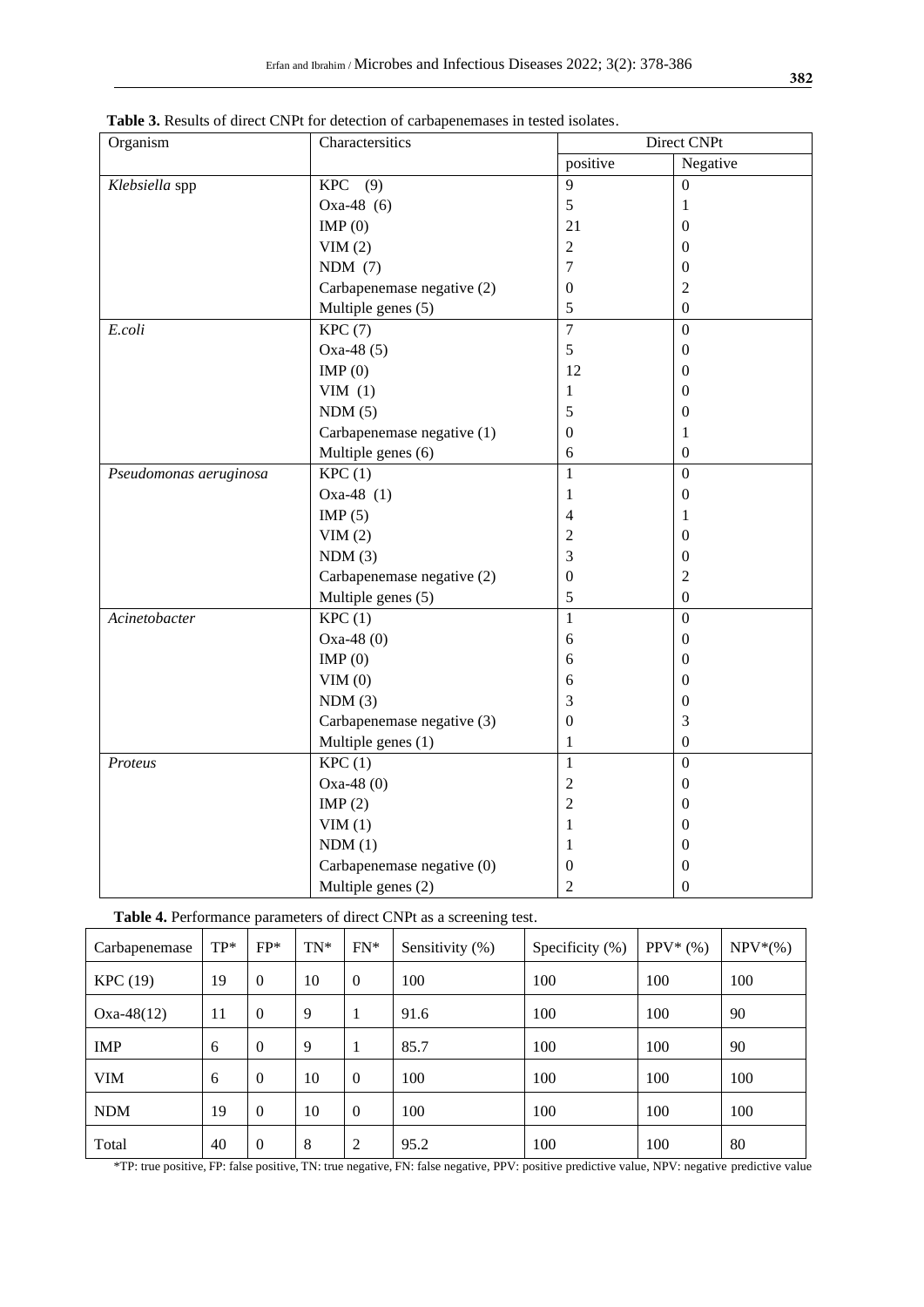#### **Discussion**

The ability to diagnose carbapenemase production by Gram negative bacteria quickly and accurately is critical for implementing prompt and suitable therapy as well as proper infection control protocols. In clinical laboratories, phenotypic assays such as the modified Hodge test (MHT) and CNPt are commonly employed for first-line detection of carbapenemase-producing isolates. Given the limitations of these methods, numerous new phenotypic techniques for detecting carbapenemases as the direct CNPt were developed to reduce both costs and incubation time. [8, 14, 15].

Multiplex PCR was employed to detect carbapenemase genes in meropenem-resistant GNB in this study. A total of 42 (84%) of the 50 isolates tested positive for one or more carbapenemase genes. The common detected genes were KPC and NDM, which were found in 19 (38 %) of the isolates. Several studies investigated the prevalence of carbapenemase genes using a variety of genotypic techniques. Similar findings were reported by **Rudresh et al.** who detected carbapenemase genes in 103 carbapenem resistant organisms (71.53 %) using PCR. The distribution of carbapenemase genes was as follows: NDM 52%, OXA-48 28%, multiple genes 20%,and VIM 3%, no KPC or IPM genes were detected [16]. In a study conducted by **Sahin et al.**; OXA-48 was determined to be the most dominant carbapenemase, followed by NDM, while KPC, IMP, and VIM were not detected in any isolates [17]. According to **Mushi et al.** the most common carbapenemase gene was IMP, which was found in 49 (21.6%) of isolates, followed by VIM in 28 (12.3%), OXA-48 in 11 (4.9%), KPC in 8 (3.5%), and NDM in 7 (3.1 %). Of 80 bacterial isolates with carbapenemase genes, 15 (6.6%) had multiple carbapenemase gene [18]. In Egypt, **El Naggar** found that 28 (75.7%) of the 37 bacterial isolates which were resistant to carbapenems and were proven to produce carbapenemases by phenotypic methods were also positive for carbapenemase genes using multiplex PCR; KPC 6 (21.4 %), NDM 9 (31.2 %), OXA 7 (25 %), IMP 5 (17.9%), and VIM 1 (3.6 %) [19].

The distribution of the carbapenemase genes vary according to different geographical locations, use of antimicrobial agents, infection control preventive measures and pattern of prevalent microorganisms. This mechanism of resistance is more likely to propagate since carbapenemaseencoding genes are usually located on plasmids. To curb the spread of carbapenemase producers, fast and easy to perform phenotypic identification of carbapenemases has become of ultimate importance [20].

In our study, all 8/50; 16% isolates that were negative for carbapenemase genes by PCR were also negative by CNPt. The presence of carbapenem-resistant isolates that did not harbor any of the carbapenemase genes could be attributed to the presence of other mechanisms of resistance, such as overexpression of AmpC and/or ESBLs, coupled with loss of porin or increased efflux pump activity [21].

All carbapenemase producing GNB (40 isolates) detected by PCR were also positive for CNPtexcept for 2 isolates. The two carbapenemase positive isolates by PCR that gave false negative results by CNPt were one OXA-48 positive *Klebsiella* species and one IMP positive *Pseudomonas* species. The PCR test was used as gold standard to detect sensitivity and specificity of direct CNPt. The overall sensitivity and specificity of the direct CNPt was 95.2% and 100% respectively; PPV and NPV were 100% and 80% respectively.

**Kumudunie et al.** reported similar results as allisolates that gave negative direct CNPt results were either carbapenem sensitive or carbapenem resistant but negative for carbapenmase production by PCR resulting in 100% specificity and PPVs. The sensitivity and NPVs were 83.3% and 98.2%, respectively. The sensitivity of the test was 100% for all carbapenemase genes except for OXA-48 (79.5%).Therefore, they concluded that the OXA-48 producers were the main cause of false negative results of direct CNPt leading to reducing the overall sensitivity of the test. No IMP genes were found in their study [22]. These results are in accordance with our results where reduced sensitivity was only found with OXA-48 and IMP (91.6% and 85.7% respectively). **Pasteran et al.** found the sensitivity and specificity of direct CNPt to be 98% and 100% respectively which align with our results. Only one IMP producing *P. mirabilis* isolate and two OXA producing isolates were found to be false negative (one *Klebsiella pneumoniae* and one *E. coli* isolates) [8].

An immunochromatographic phenotypic assay conducted by **Hopkins et al.** found that only 12/17 (70.6%) of IMPs were detected by this assay which comes in accordance with our results  $(6/7;$ 85.7%) [23].The lower sensitivity of direct CNPtto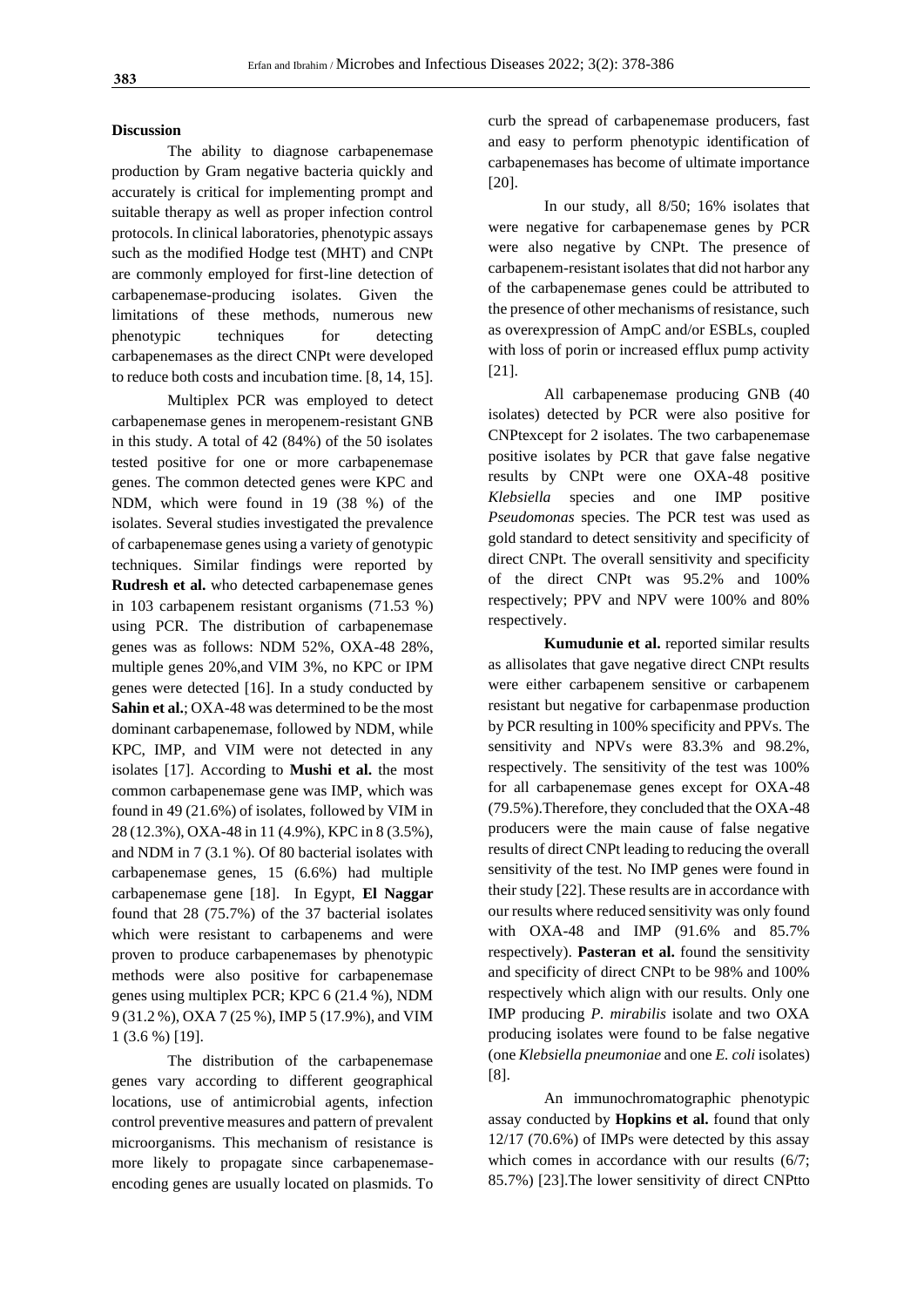detect OXA-48 could be explained by the fact that these enzymes have relatively weaker carbapenemase activity when compared to other carbapenemase enzymes [4].The relatively lower sensitivity of direct CNPt to detect IMP could be attributed to the presence of different IMP variants that could give false negative results. *Pseudomonas aeruginosa* and less frequently *Enterobacteriaceae*  are the most common sources of IMP (Imipenemase), an Ambler class B metallobetalactamase group. It has at least 52 different variations [24, 25].

#### **Conclusion**

Direct CNPt could be reliable and rapid method to detect different carbapenmeases in GNB with 100% specificity for all carbapenmases, 100% sensitivity for KPC, NDM and VIM and lower sensitivity for OXA-48 and IMP. It is recommended especially in low income countries particularly in settings where OXA-48 and IMP are of low prevalence. It could be used in combination with other phenotypic assays or genotypic methods which remain the gold standard test. Wider scale studies with large number of isolates at different geographical locations and settings are recommended.

#### **Competing interests:** None declared

#### **Funding:** None declared

**Limitations:** Small number of isolates tested due to high cost of multiplex PCR test.

#### **Authorship**

Abd-El-Latif (MD) and M. Erfan (MD) initiated the study idea and contributed to analysis interpretation of data, drafting the article and revising it critically for important intellectual content, and final approval of the version to be submitted.

Each author listed in the manuscript had approved the submission of this version of the manuscript and takes full responsibility for it.

#### **References**

1-**Roca I, Akova M, Baquero F, Carlet J, Cavaleri M, Coenen S, et al.** The Global Threat of Antimicrobial Resistance: Science for Intervention. New microbes and new infections 2015; 6:22-29.

- 2-**Meletis G.** Carbapenem Resistance: Overview of the Problem and Future Perspectives. Ther Adv Infect Dis 2016; 3(1): 1521.
- 3-**Nordmann P, Poirel L, Dortet L.** Rapid Detection of Carbapenemase Producing Enterobacteriaceae. Emerg Infect Dis 2012; 18:1503-7.
- 4-**Tijet N, Boyd D, Patel SN, Mulvey MR, Melano RG.** Evaluation of the Carba NP Test for Rapid Detection of Carbapenemase-Producing Enterobacteriaceae and *Pseudomonas Aeruginosa.* Antimicrob Agents Chemother 2013; 57(9):4578-80**.**
- 5-**Queenan AM, Bush K.** Carbapenemases: the Versatile  $\beta$ -Lactamases. Clinical Microbiology Reviews 2007; 20 (3):440–458.
- 6-**Vasoo S, Cunningham SA, Kohner PC, Simner PJ, Mandrekar JN, Lolans K, et al.** Comparison of a Novel, Rapid Chromogenic Biochemical Assay, the Carba NP Test, with the Modified Hodge Test for Detection of Carbapenemase-Producing Gram-Negative Bacilli. J Clin Microbiol 2013; 51:3097-101.
- 7-**Clinical and Laboratory Standards Institute.** M100-S25. Performance standards for antimicrobial susceptibility testing; 25th informational supplement. Wayne, PA: CLSI; 2015.
- 8-**Pastern F, Tijet N, Melano RG, Corso A.** Simplified Protocol for Carba NP Test for Enhanced Detection of Carbapenemase Producers Directly from Bacterial Cultures. [Journal of Clinical Microbiology](https://www.researchgate.net/journal/Journal-of-Clinical-Microbiology-1098-660X) 2015;53(12): 3908-3911.
- 9- **Nordmann P, Naas T, Poirel L.** Global Spread of Carbapenemase producing *Enterobacteriaceae*. Emerg Infect Dis 2011; 17: 1791-17918.
- 10-**Clinical and Laboratory Standards Institute.** M100-S27. Performance standards for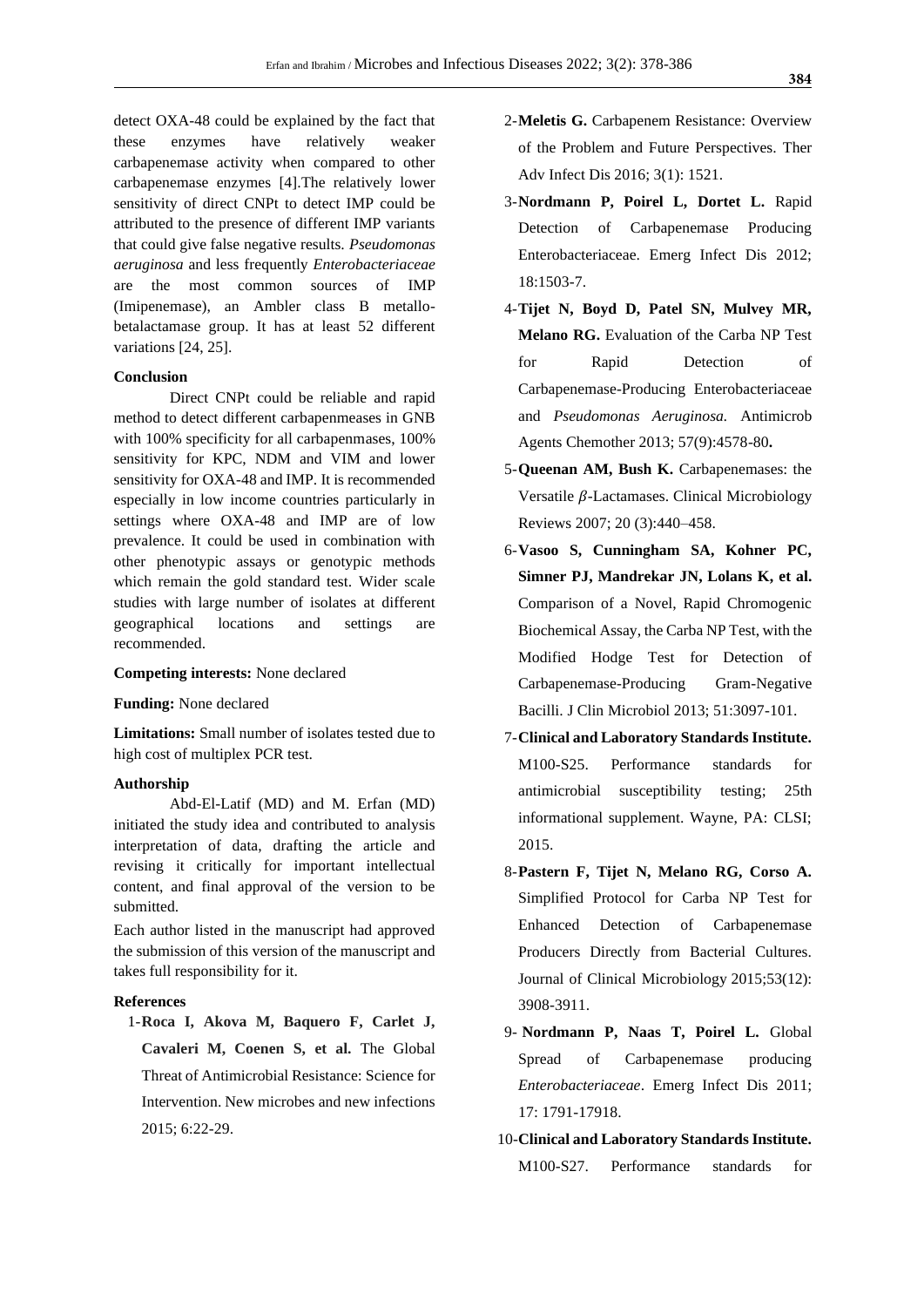antimicrobial susceptibility testing; 27th informational supplement. Wayne, PA: CLSI; 2017.

- 11-**Monteiro J, Widen RH, Pignatari ACC, KubasekC, Silbert S.** Rapid Detection Of Carbapenemase Genes By Multiplex Real-Time PCR. J Antimicrob Chemother 2012; 67: 906–909.
- 12- **Monteiro J, Santos AF, Asensi MD, [Peirano](https://pubmed.ncbi.nlm.nih.gov/?term=Peirano+G&cauthor_id=19015350) G, [Gales](https://pubmed.ncbi.nlm.nih.gov/?term=Gales+AC&cauthor_id=19015350) AC.** First Report of KPC-2-Producing *Klebsiella Pneumoniae* Strains in Brazil. Antimicrob Agents Chemother 2009; 53: 333– 4.
- 13-**Mendes RE, Kiyota KA, Monteiro J, [Castanheira](https://pubmed.ncbi.nlm.nih.gov/?term=Castanheira+M&cauthor_id=17093019) M, Andrade SS, Gales AC, et al.** Rapid Detection and Identification of Metallo-B-Lactamase-Encoding Genes by Multiplex Real-Time PCR Assay and Melt Curve Analysis. J Clin Microbiol 2007; 45: 544–7.
- 14-**Pires J, Novais A, Peixe L**. Blue-Carba, an Easy Biochemical Test for Detection of Diverse Carbapenemase Producers Directly from Bacterial Cultures. J Clin Microbiol 2013; 51:4281-3.
- 15-**Van der Zwaluw K, de Haan A, Pluister GN, Bootsma HJ, de Neeling AJ, Schouls LM.** The Carbapenem Inactivation Method (CIM), A Simple And Low-Cost Alternative For The Carba NP Test To Assess Phenotypic Carbapenemase Activity In Gram-Negative Rods. PLoS One 2015; 10:e0123690.
- 16-**Rudresh SM, Ravi GS, Sunitha L, Hajira S N, Kalaiarasan E, Harish BN**. Simple, Rapid, And Cost-Effective Modified Carba NP Test For Carbapenemase Detection Among Gram-Negative Bacteria. Journal of Laboratory Physicians 2017; 9 (4),:303-307.
- 17-**Sahin K, Tekin A, Ozdas S, Akin D, Yapislar H, Dilek AR, et al.** Evaluation of Carbapenem

Resistance Using Phenotypic and Genotypic Techniques in *Enterobacteriaceae* Isolates. Ann Clin Microbiol Antimicrob 2015; 14:44.

- 18-**Mushi MF, Mshana SE, Imirzalioglu C, Bwanga F.** Carbapenemase Genes among Multidrug Resistant Gram Negative Clinical Isolates from a Tertiary Hospital in Mwanza, Tanzania. BioMed Research International 2014; 2014: Article ID 303104.
- 19-**Elnagar RM.** Evaluating the Performance of Different Detection Methods of Carbapenemase Producing gram-Negative Bacilli Isolated from Surgical Site Infections. Novel Research in Microbiology Journal 2021; 5(2): 1194-1213.
- 20-**Carattoli A.** Plasmids and the Spread of Resistance. Int J Med Microbiol 2013; 303:298- 304.
- 21-**Nordmann P, Dortet L, Poirel L**. Rapid detection of extended-spectrum- β-lactamaseproducing Enterobacteriaceae. J Clin Microbiol 2012; 50: 3016-22.
- 22-**Kumudunie WGM, Wijesooriya LI, Wijayasinghe YS.** Comparison of Four Low-Cost Carbapenemase Detection Tests and a Proposal of an Algorithm for Early Detection of Carbapenemase Producing Enterobacteriaceae in Resource Limited Settings. PLOS ONE 2021;

[https://doi.org/10.1371/journal.pone.0245290.](https://doi.org/10.1371/journal.pone.0245290)

- 23-**Hopkins KL, Meunier D, Naas T, Volland H, Woodford N.**. Evaluation of the NG-Test CARBA 5 Multiplex Immunochromatographic Assay for the Detection of KPC, OXA-48-Like, NDM, VIM And IMP Carbapenemases. J Antimicrob Chemother 2018;73:3523–3526.
- 24-**Logan LK, Weinstein RA.** The Epidemiology of Carbapenem Resistant Enterobacteriaceae: The Impact and Evolution of a Global Menace. J Infect Dis 2017; 215:S28 –S36.